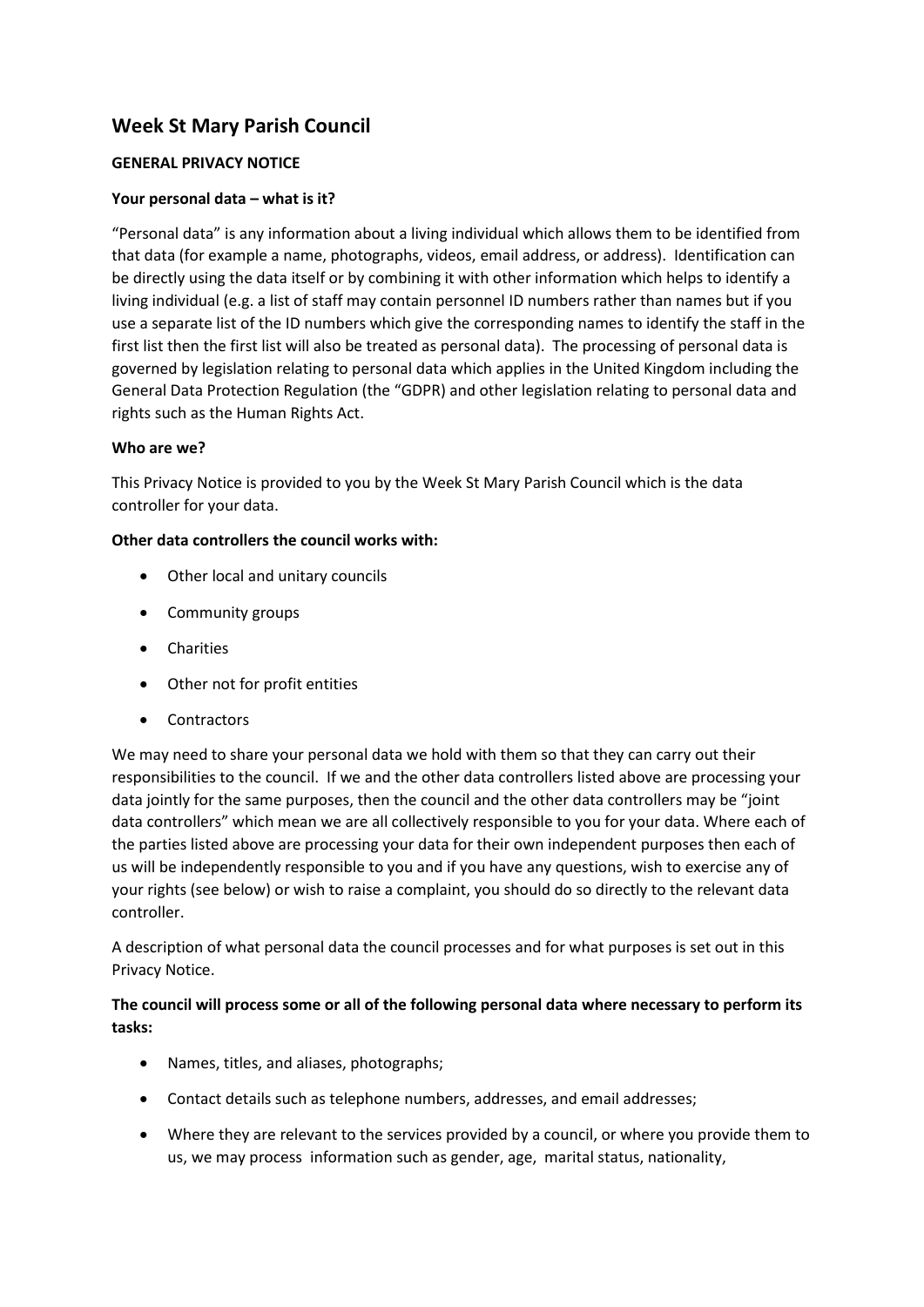education/work history, academic/professional qualifications, hobbies, family composition, and dependants;

- Where you pay for activities such as use of a council hall, financial identifiers such as bank account numbers, payment card numbers, payment/transaction identifiers, policy numbers, and claim numbers;
- The personal data we process may include sensitive or other special categories of personal data such as criminal convictions, racial or ethnic origin, mental and physical health, details of injuries, medication/treatment received, political beliefs, trade union affiliation, genetic data, biometric data, data concerning and sexual life or orientation.

#### **How we use sensitive personal data**

- We may process sensitive personal data including, as appropriate:
	- information about your physical or mental health or condition in order to monitor sick leave and take decisions on your fitness for work;
	- your racial or ethnic origin or religious or similar information in order to monitor compliance with equal opportunities legislation;
	- in order to comply with legal requirements and obligations to third parties.
- These types of data are described in the GDPR as "Special categories of data" and require higher levels of protection. We need to have further justification for collecting, storing and using this type of personal data.
- We may process special categories of personal data in the following circumstances:
	- In limited circumstances, with your explicit written consent.
	- Where we need to carry out our legal obligations.
	- Where it is needed in the public interest.
- Less commonly, we may process this type of personal data where it is needed in relation to legal claims or where it is needed to protect your interests (or someone else's interests) and you are not capable of giving your consent, or where you have already made the information public.

#### **Do we need your consent to process your sensitive personal data?**

• In limited circumstances, we may approach you for your written consent to allow us to process certain sensitive personal data. If we do so, we will provide you with full details of the personal data that we would like and the reason we need it, so that you can carefully consider whether you wish to consent.

### **The council will comply with data protection law. This says that the personal data we hold about you must be:**

- Used lawfully, fairly and in a transparent way.
- Collected only for valid purposes that we have clearly explained to you and not used in any way that is incompatible with those purposes.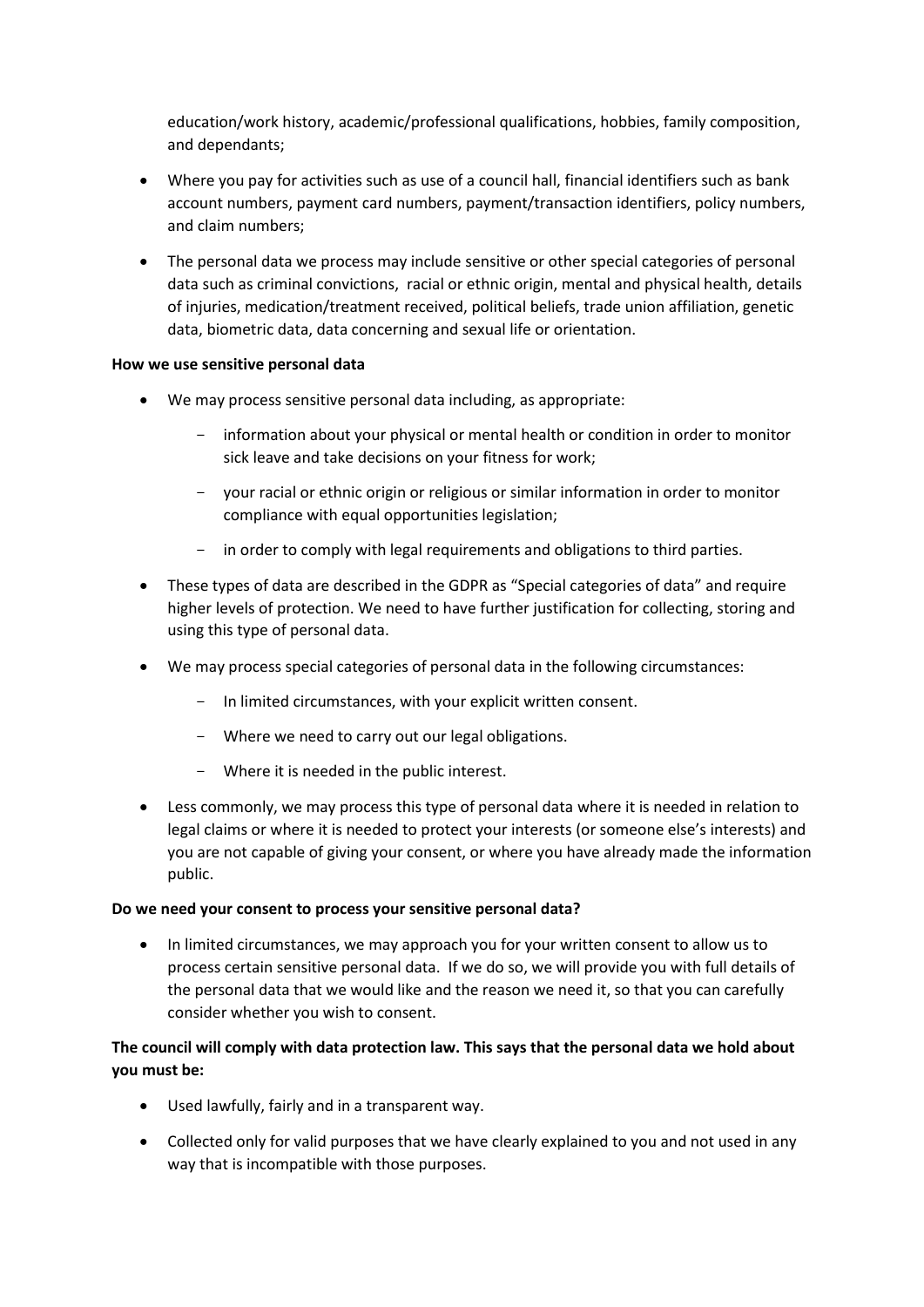- Relevant to the purposes we have told you about and limited only to those purposes.
- Accurate and kept up to date.
- Kept only as long as necessary for the purposes we have told you about.
- Kept and destroyed securely including ensuring that appropriate technical and security measures are in place to protect your personal data to protect personal data from loss, misuse, unauthorised access and disclosure.

#### **We use your personal data for some or all of the following purposes:**

- To deliver public services including to understand your needs to provide the services that you request and to understand what we can do for you and inform you of other relevant services;
- To confirm your identity to provide some services;
- To contact you by post, email, telephone or using social media (e.g., Facebook, Twitter, WhatsApp);
- To help us to build up a picture of how we are performing;
- To prevent and detect fraud and corruption in the use of public funds and where necessary for the law enforcement functions;
- To enable us to meet all legal and statutory obligations and powers including any delegated functions;
- To carry out comprehensive safeguarding procedures (including due diligence and complaints handling) in accordance with best safeguarding practice from time to time with the aim of ensuring that all children and adults-at-risk are provided with safe environments and generally as necessary to protect individuals from harm or injury;
- To promote the interests of the council;
- To maintain our own accounts and records;
- To seek your views, opinions or comments;
- To notify you of changes to our facilities, services, events and staff, councillors and other role holders;
- To send you communications which you have requested and that may be of interest to you. These may include information about campaigns, appeals, other new projects or initiatives;
- To process relevant financial transactions including grants and payments for goods and services supplied to the council
- To allow the statistical analysis of data so we can plan the provision of services.

Our processing may also include the use of CCTV systems for the prevention and prosecution of crime.

#### **What is the legal basis for processing your personal data?**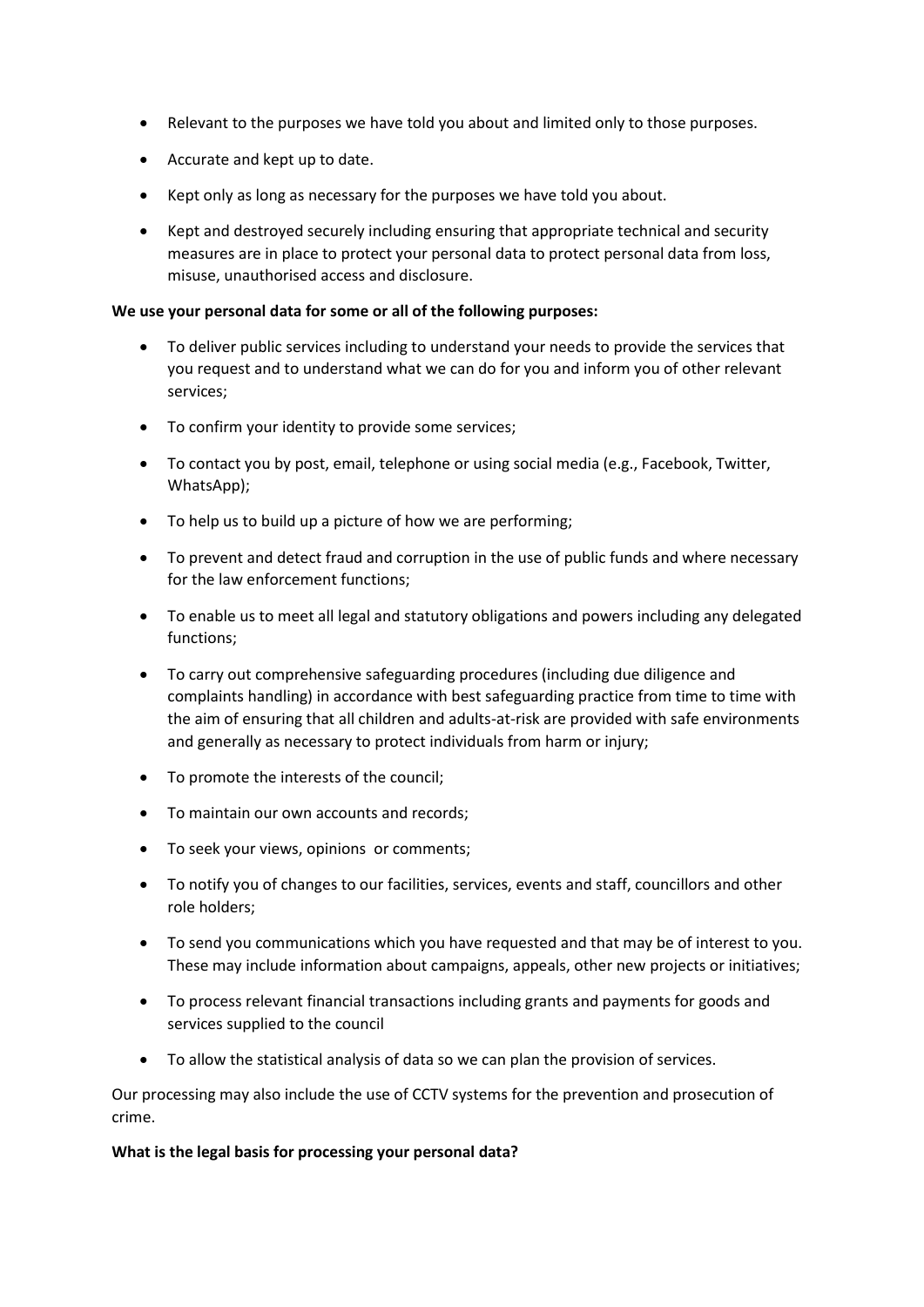The council is a public authority and has certain powers and obligations. Most of your personal data is processed for compliance with a legal obligation which includes the discharge of the council's statutory functions and powers. Sometimes when exercising these powers or duties it is necessary to process personal data of residents or people using the council's services. We will always take into account your interests and rights. This Privacy Notice sets out your rights and the council's obligations to you.

We may process personal data if it is necessary for the performance of a contract with you, or to take steps to enter into a contract. An example of this would be processing your data in connection with the use of sports facilities, or the acceptance of an allotment garden tenancy

Sometimes the use of your personal data requires your consent. We will first obtain your consent to that use.

### **Sharing your personal data**

This section provides information about the third parties with whom the council may share your personal data. These third parties have an obligation to put in place appropriate security measures and will be responsible to you directly for the manner in which they process and protect your personal data. It is likely that we will need to share your data with some or all of the following (but only where necessary):

- The data controllers listed above under the heading "Other data controllers the council works with";
- Our agents, suppliers and contractors. For example, we may ask a commercial provider to publish or distribute newsletters on our behalf, or to maintain our database software;
- On occasion, other local authorities or not for profit bodies with which we are carrying out joint ventures e.g. in relation to facilities or events for the community.

### **How long do we keep your personal data?**

We will keep some records permanently if we are legally required to do so. We may keep some other records for an extended period of time. For example, it is currently best practice to keep financial records for a minimum period of 8 years to support HMRC audits or provide tax information. We may have legal obligations to retain some data in connection with our statutory obligations as a public authority. The council is permitted to retain data in order to defend or pursue claims. In some cases the law imposes a time limit for such claims (for example 3 years for personal injury claims or 6 years for contract claims). We will retain some personal data for this purpose as long as we believe it is necessary to be able to defend or pursue a claim. In general, we will endeavour to keep data only for as long as we need it. This means that we will delete it when it is no longer needed.

### **Your rights and your personal data**

You have the following rights with respect to your personal data:

When exercising any of the rights listed below, in order to process your request, we may need to verify your identity for your security. In such cases we will need you to respond with proof of your identity before you can exercise these rights.

### *1) The right to access personal data we hold on you*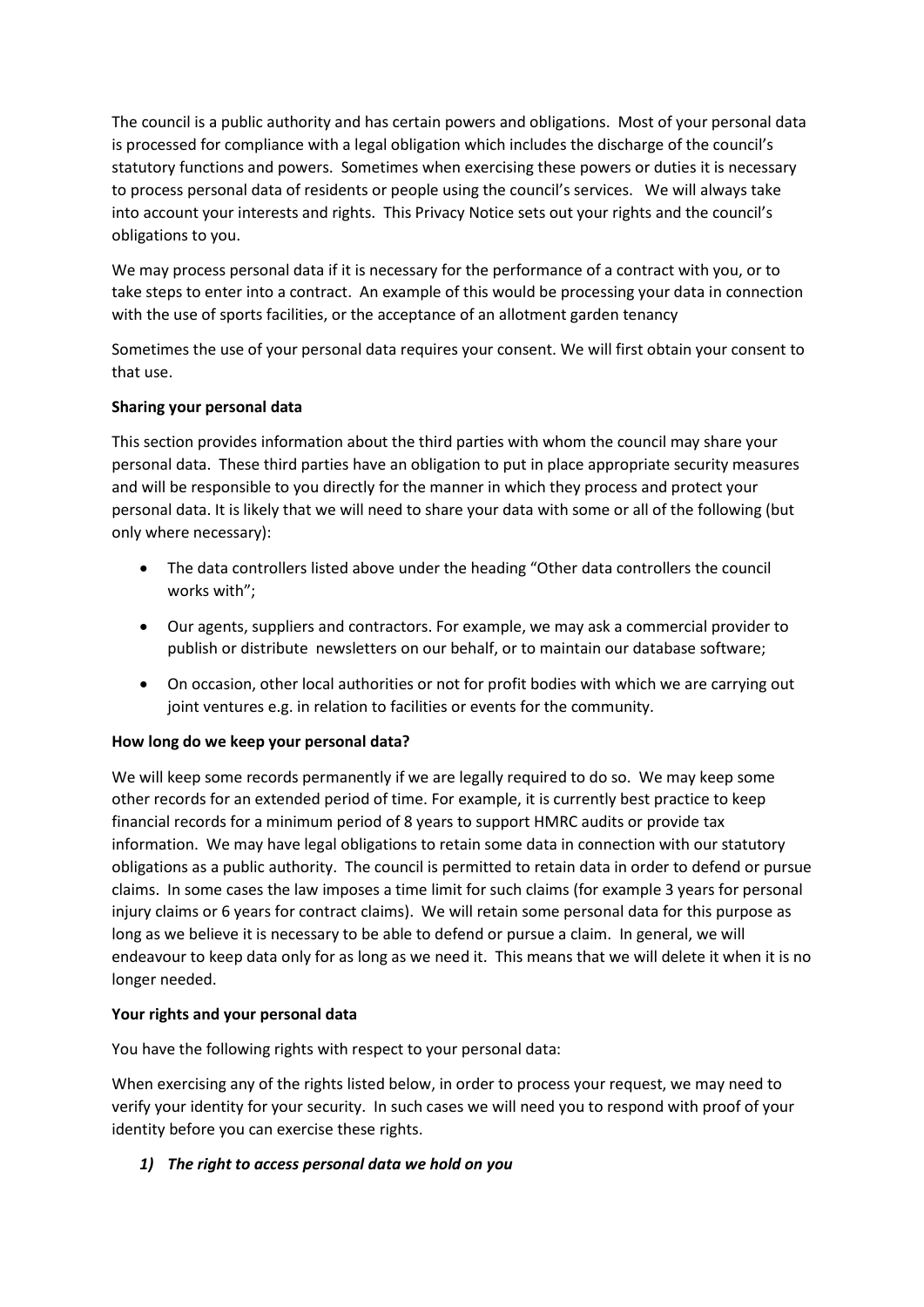- At any point you can contact us to request the personal data we hold on you as well as why we have that personal data, who has access to the personal data and where we obtained the personal data from. Once we have received your request we will respond within one month.
- There are no fees or charges for the first request but additional requests for the same personal data or requests which are manifestly unfounded or excessive may be subject to an administrative fee.

### *2) The right to correct and update the personal data we hold on you*

• If the data we hold on you is out of date, incomplete or incorrect, you can inform us and your data will be updated.

### *3) The right to have your personal data erased*

- If you feel that we should no longer be using your personal data or that we are unlawfully using your personal data, you can request that we erase the personal data we hold.
- When we receive your request we will confirm whether the personal data has been deleted or the reason why it cannot be deleted (for example because we need it for to comply with a legal obligation).

# *4) The right to object to processing of your personal data or to restrict it to certain purposes only*

• You have the right to request that we stop processing your personal data or ask us to restrict processing. Upon receiving the request we will contact you and let you know if we are able to comply or if we have a legal obligation to continue to process your data.

### *5) The right to data portability*

• You have the right to request that we transfer some of your data to another controller. We will comply with your request, where it is feasible to do so, within one month of receiving your request.

# *6) The right to withdraw your consent to the processing at any time for any processing of data to which consent was obtained*

- You can withdraw your consent easily by telephone, email, or by post (see Contact Details below).
- *7) The right to lodge a complaint with the Information Commissioner's Office.*
- You can contact the Information Commissioners Office on 0303 123 1113 or via email https://ico.org.uk/global/contact-us/email/ or at the Information Commissioner's Office, Wycliffe House, Water Lane, Wilmslow, Cheshire SK9 5AF.

### **Transfer of Data Abroad**

Any personal data transferred to countries or territories outside the European Economic Area ("EEA") will only be placed on systems complying with measures giving equivalent protection of personal rights either through international agreements or contracts approved by the European Union. [Our website is also accessible from overseas so on occasion some personal data (for example in a newsletter) may be accessed from overseas].